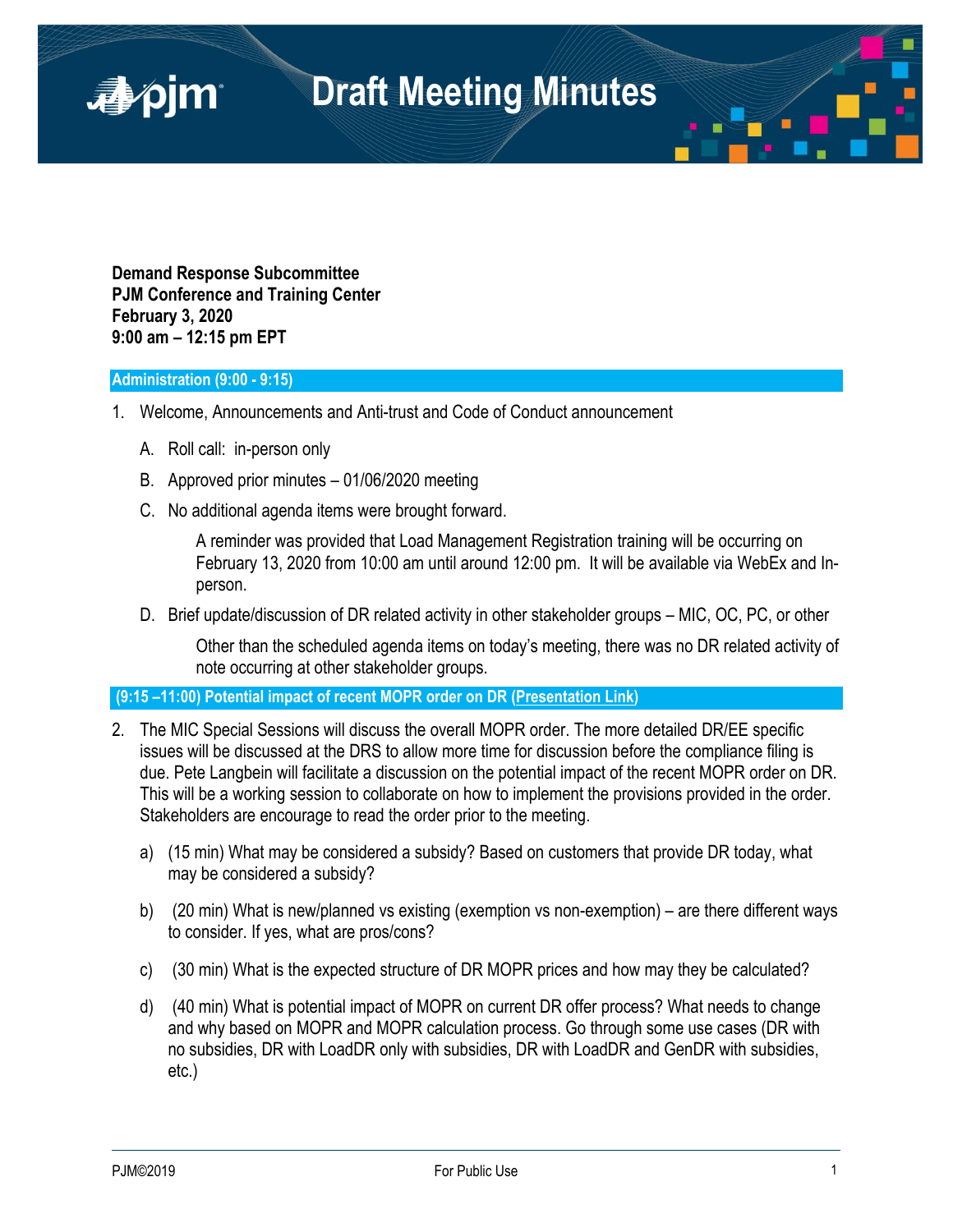

Pennsylvania has a state alternate energy performance credit/standard (similar to a REC). May need to take state level standards into account.

Specific situations regarding the timing of when a subsidy is accepted were brought up during the meeting. Providing examples of different scenarios may be helpful.

Competitive exemption component – not subsidized, because not eligible.

For resources that elected an exemption, but later receive subsidy – they may not participate in the capacity market for life of asset (20 years). How do you define asset life for DR? Is language in the FERC Order specific to CONE value?

Clarity was requested for giving up RPM revenues – If portion of a resource takes subsidy during the DY, is only portion of resource forgoing revenues or the entire resource? IMM recommended having each resource separate by classification, because partial resources could still potentially affect prices.

Any questions related to the FERC MOPR Order should be directed to the RPM hotline [\(rpm\\_hotline@pjm.com\)](mailto:rpm_hotline@pjm.com).

It was recommended by a stakeholder that DR with BtM generation be modeled more closely like a diesel with gas prices. It was also noted that the reliability benefit of a BtM generator should be considered. It was mentioned that the wind model may be a good model to use for the initial framework.

How will PJM handle customers that may have been replaced during an incremental auction (1st bullet on slide 11 may not provide enough information for this question). What happens if a customer was replaced, but didn't register? Should the CSP show specific account info to PJM? From the FERC Order – If you cleared an auction, you are registered. What document would CSP have to show this, EDC account number? Is there a need to have customers under contract to qualify (i.e. Planned MW, no contract - does not qualify)? It was mentioned this could be contrary to MOPR.

How will an exemption work if a CSP gets all new customers?

It was asked of PJM to be mindful of when next BRA auction occurs to make sure resources can have an advance notice of the timeline.

What is LoadDR vs GenDR and how can we determine today? For a generator built 5 years ago and becomes available for subsidy, what is used, ACR vs. CONE? It was recommended PJM think about BtM gross CONE differently than front of meter, because of different cost drivers.

# **Corrections required to the presentation**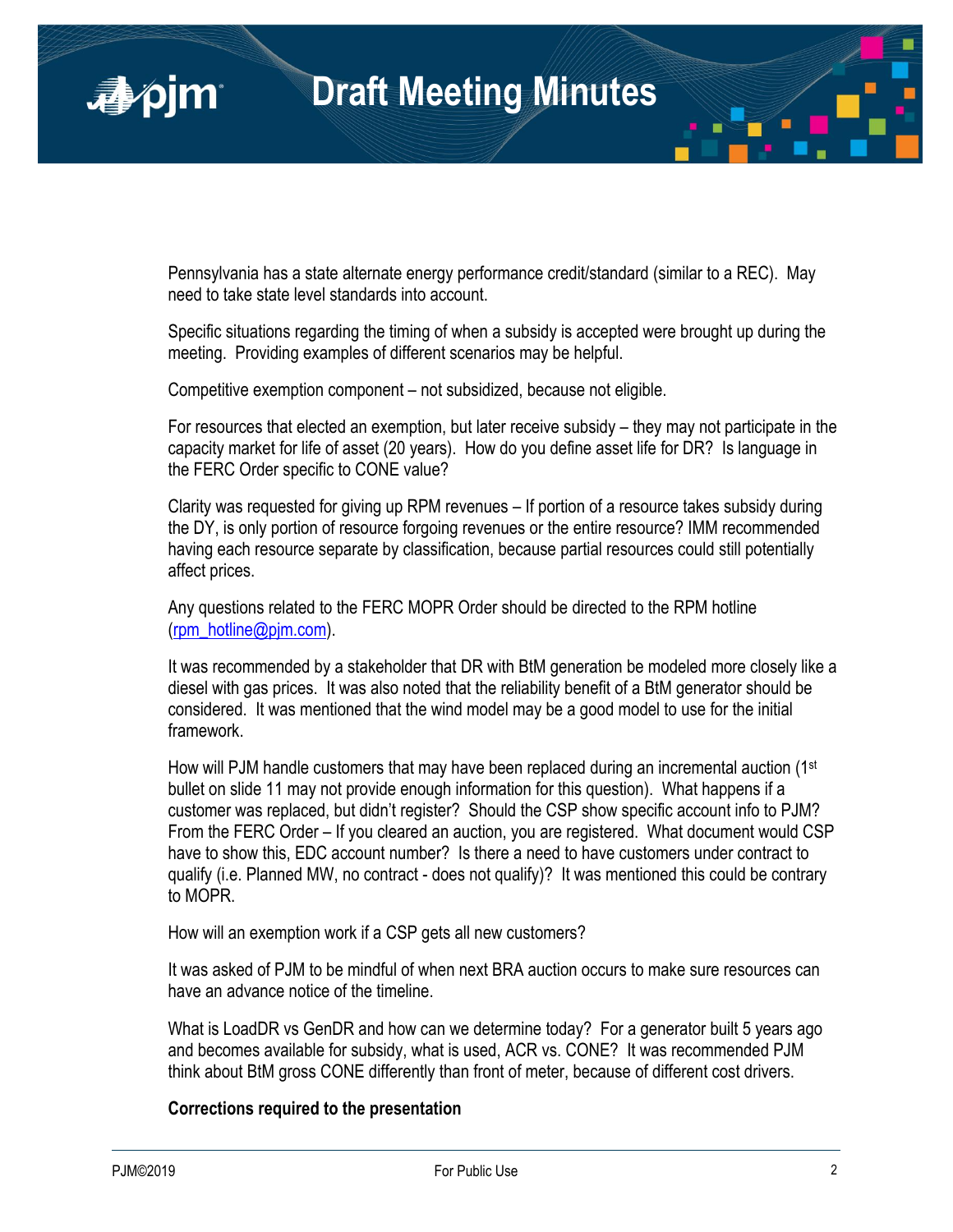

Slide 15 – Existing non-exempt diesel and gas should be gross ACR instead of CONE

Slide 12 – all the registrations are one account. (Pete will update to make them all Registration 1). GlenCo on the last line needs to be deleted.

## **(11:10 – 12:00) Potential impact of recent MOPR order on EE**

Discussion of how the MOPR order may impact the EE offer process in RPM auctions. This will be a discussion similar to DR agenda item outlined above.

Same criteria applies to EE as DR. There is no account level registration for EE (it is zonal, LDA). Existing EE is not a valid concept for exemption process, because EE only has 4 year life and drops to 0. The installation period is defined at zone/sub-zone level. Who gets the competitive exemption within EE aggregate? What are EE hours for peak hour offset? It was requested to have consistent UCAP values throughout process.

**(12:00 –12:15) Overview of how DR participates in FRR areas** 

Overview of how DR participates in FRR areas today. This is a follow up from a request made at the last DRS.

From PJM perspective, there are no expected changes for how things are today. There could be 2 CSPs (FRR/Non-FRR). How does a resource not in an FRR plan affect constrained LDA constraints (Only effective in export-constrained regions)?

## **Future Agenda Items**

Participants will have the opportunity to request the addition of any new item(s) to the agenda of a future meeting.

| <b>Future Meeting Dates</b> |           |                       |
|-----------------------------|-----------|-----------------------|
| Monday                      | 3/9/2020  | 1:00 pm $-$ 4:00 pm   |
| Monday                      | 4/13/2020 | 1:00 pm $-$ 4:00 pm   |
| Monday                      | 5/18/2020 | 1:00 pm $-$ 4:00 pm   |
| Thursday                    | 6/11/2020 | 1:00 pm $-$ 4:00 pm   |
| Thursday                    | 7/9/2020  | 1:00 pm $-$ 4:00 pm   |
| Monday                      | 8/3/2020  | $9:00$ am $-12:00$ pm |
| Thursday                    | 9/3/2020  | 1:00 pm $-$ 4:00 pm   |
| Monday                      | 10/5/2020 | 1:00 pm $-$ 4:00 pm   |
| Monday                      | 11/2/2020 | $9:00$ am $-12:00$ pm |
| Thursdav                    | 12/3/2020 | 1:00 pm $-$ 4:00 pm   |

## Author: Jack Thomas

| Langbein (Chair)   | Pete | PJM Interconnection,<br>LLC | Not Applicable |
|--------------------|------|-----------------------------|----------------|
| Thomas (Secretary) | Jack | PJM Interconnection.<br>LLC | Not Applicable |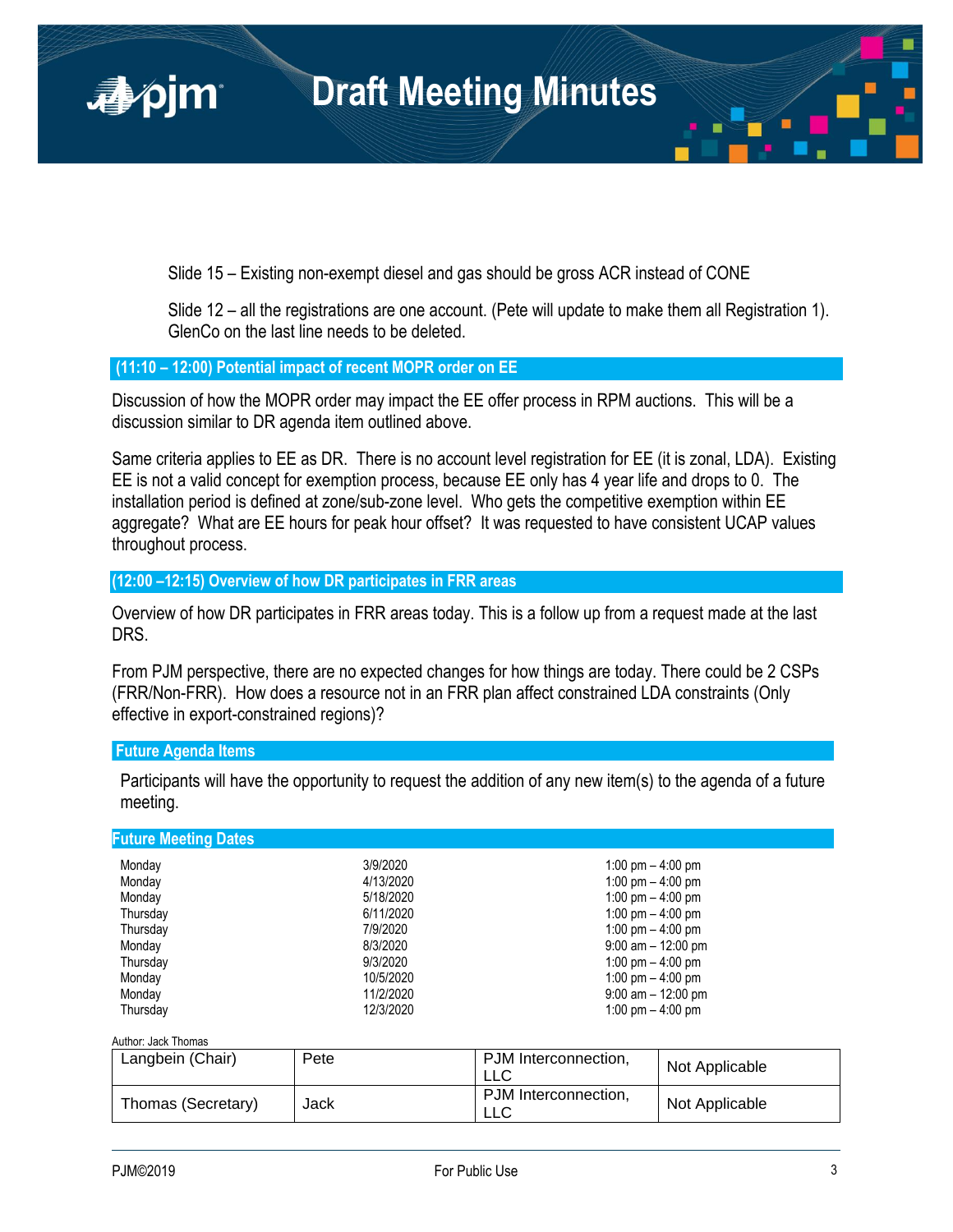| <b>Bastian</b> | <b>Jeff</b>   | PJM Interconnection,<br><b>LLC</b>        | Not Applicable        |
|----------------|---------------|-------------------------------------------|-----------------------|
| <b>Bruno</b>   | Josh          | PJM Interconnection,<br><b>LLC</b>        | Not Applicable        |
| Campbell       | <b>Bruce</b>  | EnergyConnect, Inc.                       | <b>Other Supplier</b> |
| Colbert        | Cathleen      | <b>NRG Curtailment</b><br>Solutions, Inc. | <b>Other Supplier</b> |
| Foladare       | Kenneth       | Tangibl                                   | Not Applicable        |
| Foley          | Imelda        | <b>Environmental Defense</b><br>Fund      | None                  |
| Helm           | Gary          | PJM Interconnection,<br><b>LLC</b>        | Not Applicable        |
| Kaufman        | <b>Brian</b>  | Enel X North America,<br>Inc.             | <b>Other Supplier</b> |
|                |               | New York Power                            |                       |
| Kogut          | George        | Authority                                 | <b>Other Supplier</b> |
| Lu             | Chenchao      | PJM Interconnection,<br><b>LLC</b>        | Not Applicable        |
| Mabry          | David         | McNees Wallace &<br><b>Nurick LLC</b>     | Not Applicable        |
| Marzewski      | <b>Skyler</b> | Monitoring Analytics,<br><b>LLC</b>       | Not Applicable        |
| Morelli        | Lisa          | PJM Interconnection,<br><b>LLC</b>        | Not Applicable        |
| O'Neill        | <b>Jack</b>   | PJM Interconnection,<br><b>LLC</b>        | Not Applicable        |
| Scheidecker    | Paul          | PJM Interconnection,<br><b>LLC</b>        | Not Applicable        |
| Yeaton         | Andrea        | PJM Interconnection,<br><b>LLC</b>        | Not Applicable        |

# **In Attendance via WebEx / Teleconference**

| Anders        | David   | PJM Interconnection, LLC           | Not Applicable              |
|---------------|---------|------------------------------------|-----------------------------|
| Anthony       | Jason   | KORenergy, Ltd.                    | <b>Other Supplier</b>       |
| <b>Baker</b>  | Laura   | Stone, Mattheis,                   | Not Applicable              |
|               |         | Xenopoulos, & Brew, PC             |                             |
| Bhavaraju     | Murty   | PJM Interconnection, LLC           | Not Applicable              |
| <b>Brooks</b> | Royce   | <b>ODEC</b>                        | <b>Electric Distributor</b> |
| <b>Bruno</b>  | Patrick | PJM Interconnection, LLC           | Not Applicable              |
| Cavan         | Peter   | Direct Energy Business,            | <b>Other Supplier</b>       |
|               |         | <b>LLC</b>                         |                             |
| Chang         | Sean    | Shell Energy North America         | <b>Other Supplier</b>       |
|               |         | (US), LP                           |                             |
| Christopher   | Mahila  | <b>Public Utilities Commission</b> | Not Applicable              |
|               |         | of Ohio (The)                      |                             |

apjm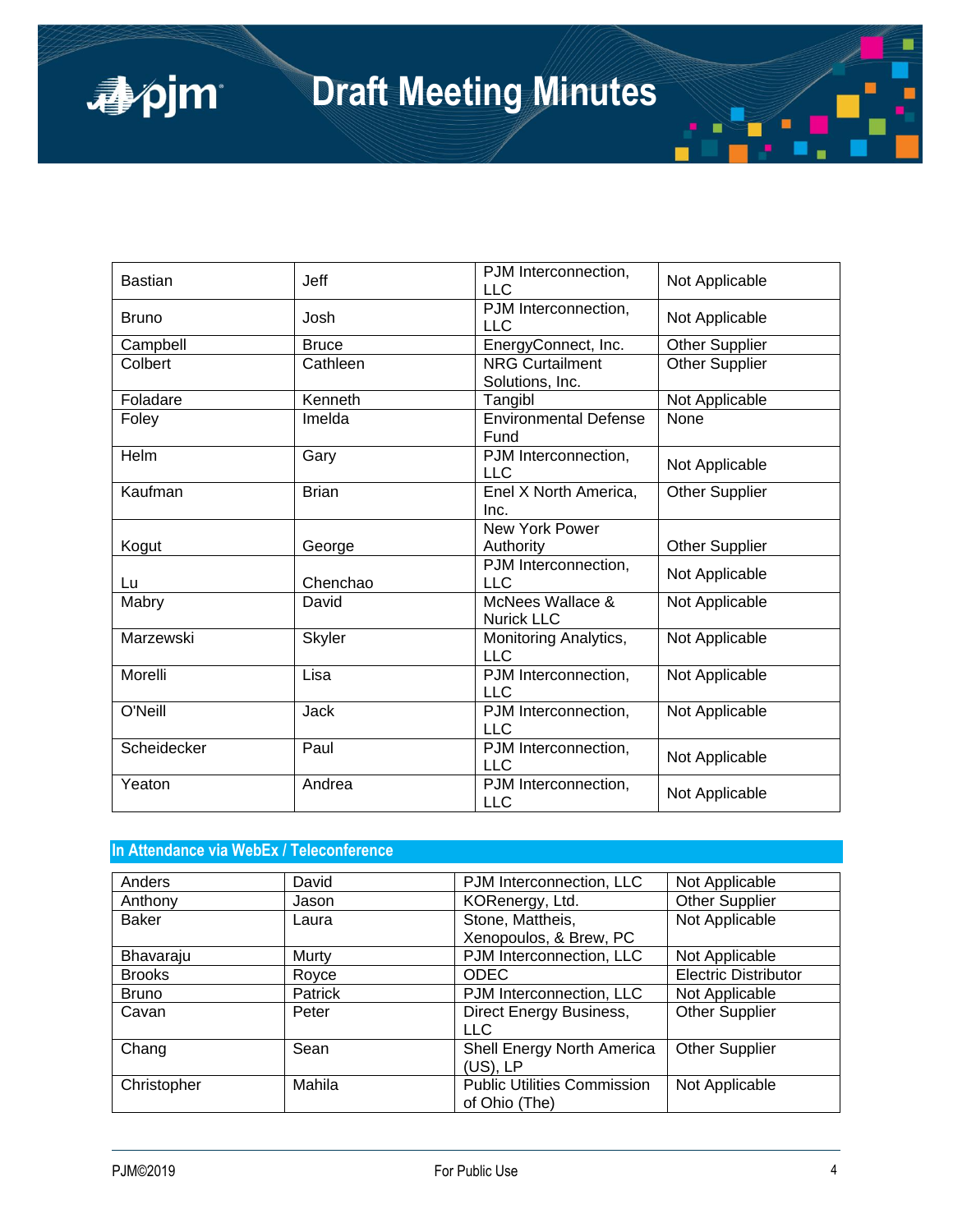| Cornett         | Stephanie       | East Kentucky Power<br>Cooperative, Inc.                         | <b>Transmission Owner</b>   |
|-----------------|-----------------|------------------------------------------------------------------|-----------------------------|
| <b>DeVito</b>   | Anthony         | <b>Direct Energy Business</b><br><b>Marketing LLC</b>            | <b>Other Supplier</b>       |
| Ding            | Congmei         | PJM Interconnection, LLC                                         | Not Applicable              |
| <b>DiNicola</b> | Laura           | FirstEnergy Solutions Corp.                                      | <b>Transmission Owner</b>   |
| Drom            | Richard         | <b>Eckert Seamans</b>                                            | Not Applicable              |
| Dugan           | Chuck           | <b>East Kentucky Power</b>                                       | <b>Transmission Owner</b>   |
|                 |                 | Cooperative, Inc.                                                |                             |
| Ehrichs         | Lisa            | Duke Energy Business<br>Services LLC                             | <b>Generation Owner</b>     |
| Fan             | Zhenyu          | PJM Interconnection, LLC                                         | Not Applicable              |
| Fee             | George          | Appalachian Power<br>Company                                     | <b>Transmission Owner</b>   |
| Fiano           | Anna            | KeyTex Energy, LLC                                               | Other Supplier              |
| Filomena        | Guy             | Customized Energy<br>Solutions, Ltd.                             | Not Applicable              |
| Fishback        | Luke            | <b>Affirmed Energy LLC</b>                                       | <b>Other Supplier</b>       |
| Ford            | Adrien          | <b>Old Dominion Electric</b>                                     | <b>Electric Distributor</b> |
|                 |                 | Cooperative                                                      |                             |
| Foust           | Wolfgang (Wolf) | NuEnergen, LLC                                                   | <b>Other Supplier</b>       |
| Garbini         | Marjorie        | Potomac Electric Power<br>Company                                | Electric Distributor        |
| Garnett         | <b>Bryan</b>    | Duke Energy Ohio, Inc.                                           | Transmission Owner          |
| Gates           | Terry           | Appalachian Power<br>Company                                     | Transmission Owner          |
| Hasan           | Prusha          | <b>Advanced Energy Economy</b>                                   | <b>None</b>                 |
| Hastings        | David           | Market Interconnection<br><b>Consulting Services (MICS)</b>      | Not Applicable              |
| Hoatson         | Tom             | Riverside Generating, LLC                                        | <b>Other Supplier</b>       |
| Hohenshilt      | Jennifer        | Talen Energy Marketing,<br><b>LLC</b>                            | Generation Owner            |
| Hyzinski        | Tom             | <b>GT Power Group</b>                                            | Not Applicable              |
| Johnson         | Carl            | <b>Customized Energy</b><br>Solutions, Ltd.                      | Not Applicable              |
| Johnston        | David           | <b>Indiana Utility Regulatory</b><br>Commission                  | Not Applicable              |
| Korandovich     | <b>Bob</b>      | KORenergy, Ltd.                                                  | <b>Other Supplier</b>       |
| Long            | Glenn           | PJM Interconnection, LLC                                         | Not Applicable              |
| Mariam          | Yohannes        | Office of the Peoples<br>Counsel for the District of<br>Columbia | <b>End User Customer</b>    |
| Marzewski       | <b>Skyler</b>   | Monitoring Analytics, LLC                                        | Not Applicable              |
| McDaniel        | John            | <b>Baltimore Gas and Electric</b><br>Company                     | <b>Transmission Owner</b>   |
| McDonnell       | Devon           | Other                                                            | Not Applicable              |

apjm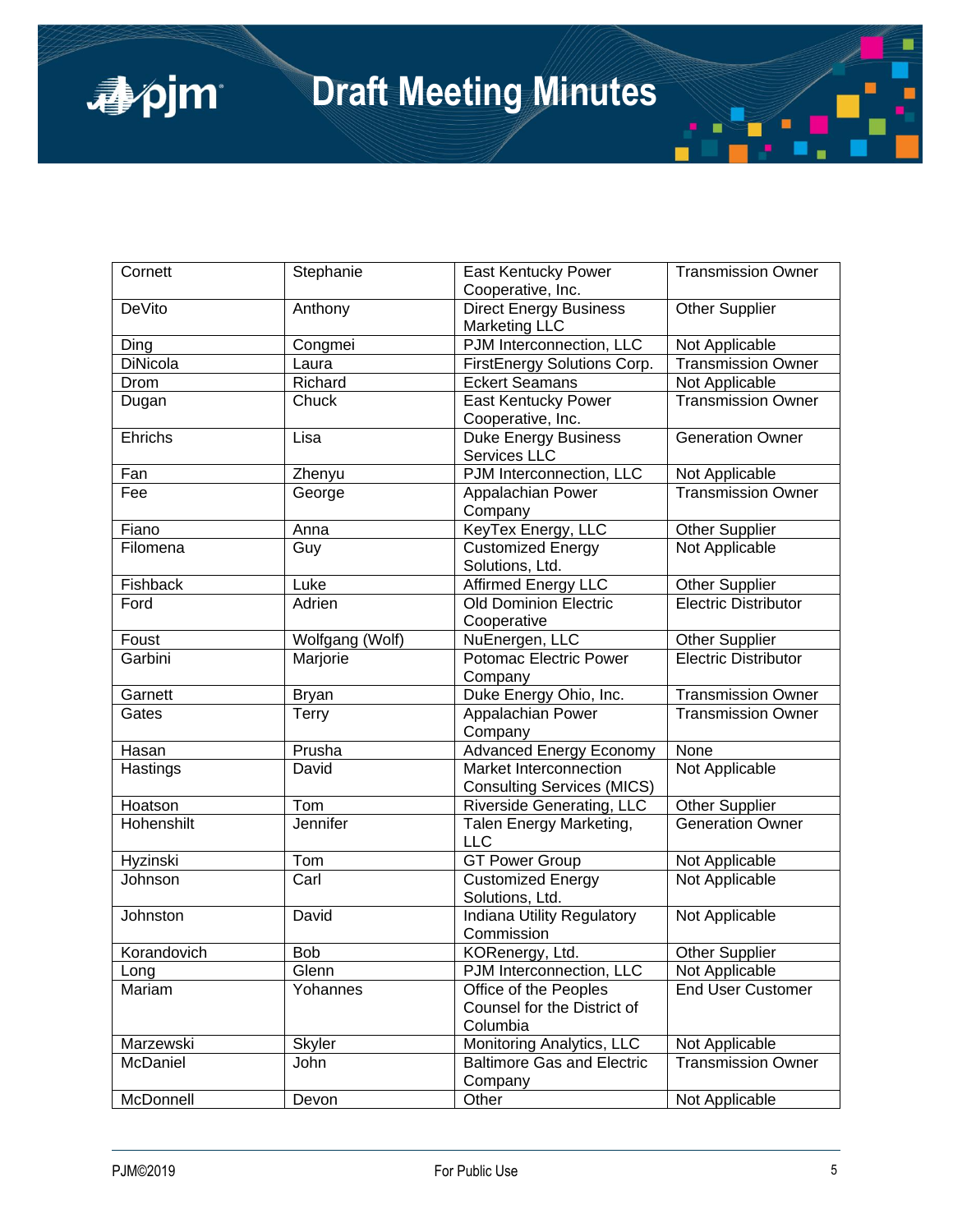| Meridionale | Kevin            | Jersey Central Power &<br>Light Company                    | <b>Transmission Owner</b> |
|-------------|------------------|------------------------------------------------------------|---------------------------|
| Midgley     | Sharon           | <b>Exelon Business Services</b><br>Company, LLC            | <b>Transmission Owner</b> |
| Miller      | John             | Commonwealth Edison<br>Company                             | <b>Transmission Owner</b> |
| Newbold     | <b>Russ</b>      | CPowerEnergyManagement                                     | Other Supplier            |
| <b>Nix</b>  | Emma             | Gable and Associates                                       | Not Applicable            |
| Norton      | Chris            | American Municipal Power,<br>Inc.                          | Electric Distributor      |
| Nyemko      | Masha            | PJM Interconnection, LLC                                   | Not Applicable            |
| Ondayko     | <b>Brock</b>     | Appalachain Power<br>Company                               | <b>Transmission Owner</b> |
| Pisarcik    | David            | <b>Customized Energy</b><br>Solutions, Ltd.                | Not Applicable            |
| Powers      | Sean             | Linde Energy Services, Inc.                                | <b>End User Customer</b>  |
| Price       | Dann             | Constellation NewEnergy,<br>Inc.                           | <b>Other Supplier</b>     |
| Ring        | Eric             | <b>Enerwise Global</b><br>Technologies, Inc.               | <b>Other Supplier</b>     |
| Rutigliano  | Tom              | Achieving Equilibrium LLC                                  | <b>Other Supplier</b>     |
| Salaneck    | Alexandra        | Monitoring Analytics, LLC                                  | Not Applicable            |
| Sasser      | Jonathan         | Customized Energy<br>Solutions, Ltd.*                      | Not Applicable            |
| Seelaus     | Andrew J. (Andy) | <b>EMC Development</b><br>Company, Inc.                    | <b>Other Supplier</b>     |
| Svenson     | Heather          | <b>Public Service Electric &amp;</b><br><b>Gas Company</b> | <b>Transmission Owner</b> |
| Swalwell    | <b>Brad</b>      | <b>Tangent Energy Solutions,</b><br>Inc.                   | <b>Other Supplier</b>     |
| Sweeney     | Rory             | <b>GT Power Group</b>                                      | Not Applicable            |
| Trott       | Jed              | Galt Power Inc.                                            | <b>Other Supplier</b>     |
| Watson      | <b>Betty</b>     | SolarCity                                                  | Not Applicable            |
| Webster     | John             | Dyon LLC                                                   | <b>Other Supplier</b>     |
| Weeks       | Thomas           | <b>Michigan Public Power</b><br>Agency                     | <b>Generation Owner</b>   |
| Wehnes      | Kathleen         | Maryland.gov                                               | Not Applicable            |
| Wehr        | Christopher      | Metropolitan Edison<br>Company                             | <b>Transmission Owner</b> |
| Willey      | Amy              | Delaware.gov                                               | Not Applicable            |
| Wilmoth     | Emily            | Dominion Virginia Power                                    | Not Applicable            |
| Yeaton      | Andrea           | PJM Interconnection, LLC                                   | Not Applicable            |
| York        | Amy              | McNees Wallace & Nurick                                    | Not Applicable            |

### **Antitrust:**

apjm

You may not discuss any topics that violate, or that might appear to violate, the antitrust laws including but not limited to agreements between or among competitors regarding prices, bid and offer practices, availability of service, product design, terms of sale, division of markets, allocation of customers or any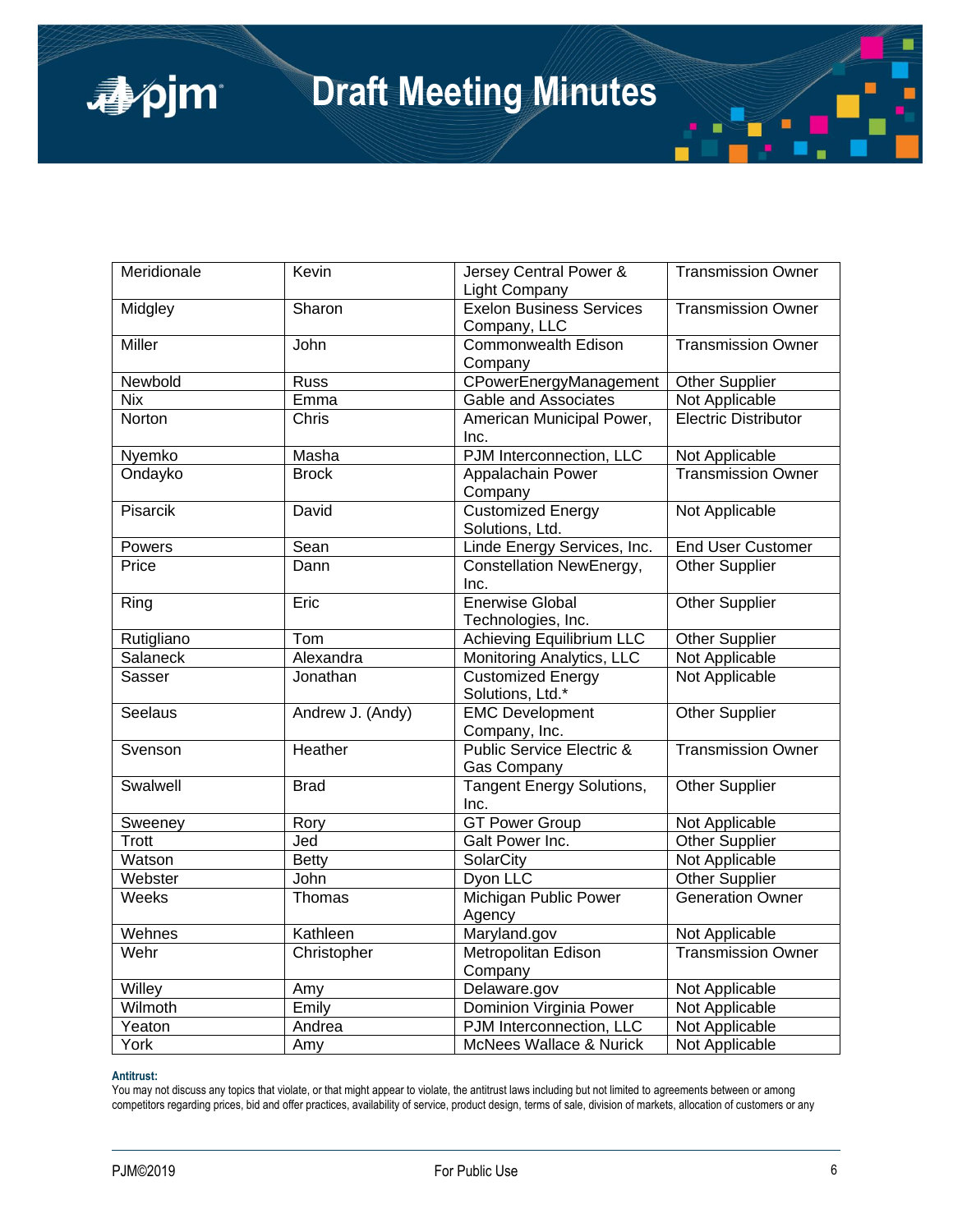

other activity that might unreasonably restrain competition. If any of these items are discussed the chair will re-direct the conversation. If the conversation still persists, parties will be asked to leave the meeting or the meeting will be adjourned.

#### **Code of Conduct:**

As a mandatory condition of attendance at today's meeting, attendees agree to adhere to the PJM Code of Conduct as detailed in PJM Manual M-34 section 4.5, including, but not limited to, participants' responsibilities and rules regarding the dissemination of meeting discussion and materials.